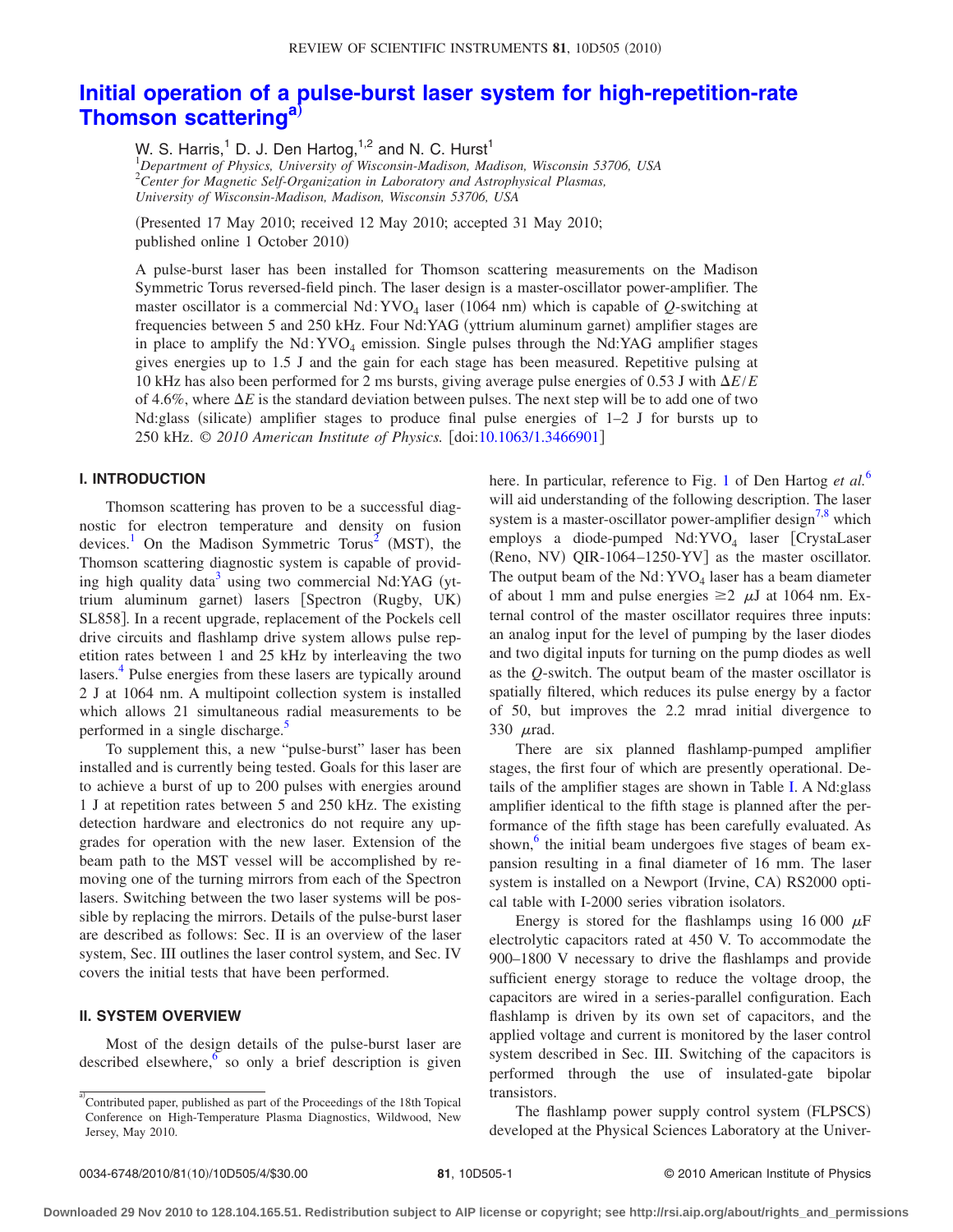<span id="page-1-0"></span>

FIG. 1. Laser timing control with CompactRIO NI-9073.

sity of Wisconsin-Madison is how the flashlamp pulse width, delay, and applied voltage are controlled. Details of this system are described in more detail elsewhere.<sup>6</sup> Programming of the FLPSCS is accomplished through two RS-232 ports from a personal computer.

### **III. LASER CONTROL SYSTEM**

#### **A. Modes of operation**

In a typical MST discharge, the equilibrium lasts 20–30 ms. Throughout this, the pulse-burst laser is expected to operate in two distinct modes. In one mode, a low frequency  $(\leq 50 \text{ kHz})$  pulse train will be up to 20 ms long. For this, the flashlamps will be energized for the full 20 ms while the *Q*-switch operates at the pulse frequency. In the other mode, the flashlamps will be pulsed repetitively throughout the discharge at  $\sim$ 1 kHz for 300  $\mu$ s, while the *Q*-switch delivers 10 to 30 pulses at a much higher frequency (up to 250 kHz). The latter mode will be particularly useful for electron tem-

<span id="page-1-1"></span>TABLE I. Summary of amplifier stages.

| Stage          | Material | Diameter<br>(mm) | $N_{\text{lamps}}$ | Flashlamp arc<br>diameter $\times$ length<br>$\rm (mm^2)$ |
|----------------|----------|------------------|--------------------|-----------------------------------------------------------|
|                | Nd:YAG   | 4                | 1 <sup>a</sup>     | $4\times 67$                                              |
| 2              | Nd:YAG   | 6.4              | 1 <sup>a</sup>     | $4\times 67$                                              |
| 3              | Nd:YAG   | 9                | 2                  | $4\times 67$                                              |
| $\overline{4}$ | Nd:YAG   | 12               | 4                  | $4\times 67$                                              |
| $5^{\rm b}$    | Nd:glass | 16               | 6                  | $8\times250$                                              |
| 6 <sup>c</sup> | Nd:glass | 16               | 6                  | $8\times250$                                              |

<sup>a</sup>These stages share a single flashlamp within a single pumping chamber. <sup>b</sup>This stage is installed, but not yet operational.

<sup>c</sup>This stage has not been installed.

<span id="page-1-2"></span>

FIG. 2. Laser control trigger pulses: (a) master trigger, (b) Q-switch trigger from cRIO operating at 250 kHz, (c) pump diode control from cRIO, and (d) sync pulse from the FLPSCS.

perature and density fluctuation measurements, while the former will be useful for fast equilibrium changes.

#### **B. Timing**

As stated in Sec. II, external control of the master oscillator requires one analog and two digital inputs. To accommodate this, a National Instruments (Austin, TX) CompactRIO-9073 integrated system is used with an analog output module (NI-9263) and two digital input/output modules (NI-9401). The NI cRIO-9073 has a reconfigurable field-programmable gate array that operates at a 40 MHz clock cycle and has room for eight different modules. In addition, the flashlamp voltage and currents are monitored using five analog input modules (NI-9201) for the CompactRIO. Each analog input module has eight channels, 12-bit resolution, and has a sampling rate of 62.5 kHz per channel.

Synchronization of the flashlamps with the master oscillator is made possible by a component of the system called the synchronization box (or sync box), which is part of the FLPSCS and provides a 15 V reference pulse (called the sync pulse) once initialization of the flashlamp timing sequence has begun. The sync pulse is used to trigger the master oscillator through the CompactRIO. Figure [1](#page-1-0) shows how the CompactRIO triggers the FLPSCS and then uses the sync pulse to trigger the master oscillator.

The manufacturer recommends keeping the  $Nd:YVO<sub>4</sub>$ laser crystal at a stable (warmed-up) temperature for energy stability of the master oscillator. For a single burst of a few (ten to 30) pulses, the stable temperature is not achieved. To remedy this, the master oscillator is operated as demonstrated in Fig. [2.](#page-1-2) Prior to a burst, the laser is run continuously at the desired pulse frequency for at least five minutes. When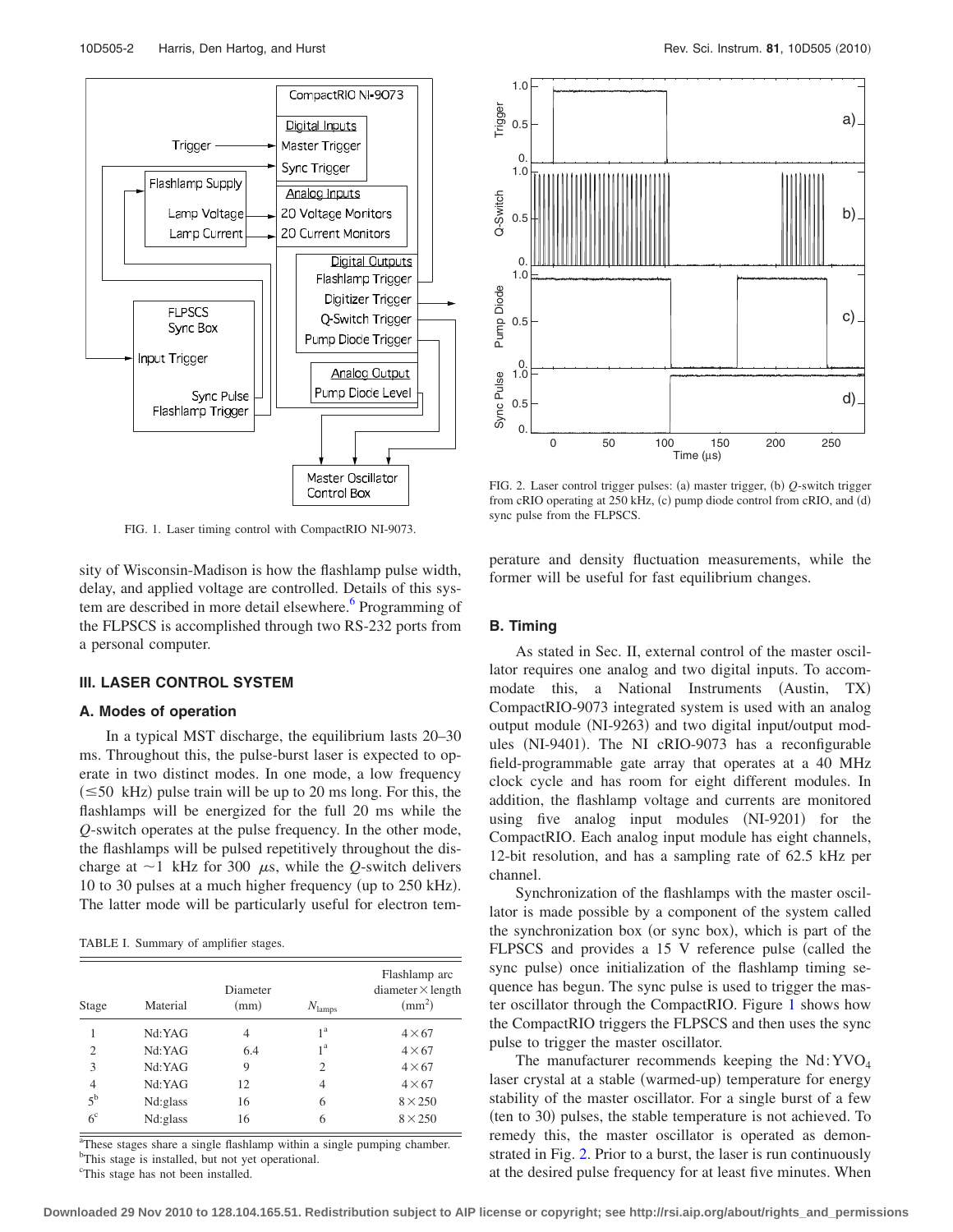<span id="page-2-0"></span>

FIG. 3. Operation of the Nd:  $\text{YVO}_4$  master oscillator: (a) at 250 kHz, a single burst of 25 pulses as detected by an InGaAs photodiode and a single pulse; (b) with a 45 ns full width at half maximum.

a burst is triggered through the CompactRIO master trigger input [Fig.  $2(a)$  $2(a)$ ] at  $t=0$ , the *Q*-switch [Fig.  $2(b)$ ] turns off along with the pump diode [Fig.  $2(c)$  $2(c)$ ] after receiving the sync pulse from the FLPSCS [Fig. [2](#page-1-2)(d)] at  $\sim$ 100  $\mu$ s. The laser diode is turned off while the *Q*-switch is off in order to prevent excess heating of the oscillator crystal. After some time ( $\sim$  60  $\mu$ s here), the laser diode is turned back on and the *Q*-switch resumes pulsing after an additional delay  $(\sim 40 \mu s$  here). Multiple bursts are accomplished by repeating the turning on/off of the *Q*-switch and the pump diode as triggered by the sync pulse. After a discharge, the master oscillator will run continuously at the desired pulse frequency to maintain the thermal equilibrium of the crystal. It should be noted that the *Q*-switch and pump diode delays shown in Fig. [2](#page-1-2) were chosen for figure clarity, not optimization.

## **IV. INITIAL LASER OPERATION**

Several tests have been performed to characterize the laser system. Testing of the  $Nd:YVO<sub>4</sub>$  master oscillator's energy stability was performed using a InGaAs biased photodiode detector [Thorlabs (Newton, NJ) DET10C]. The energies of single pulses amplified through stages 1–4 have been measured using a Litron (Rugby, UK) LPM250-4F-B energy meter and the gain of each stage has been determined. Additionally, energy measurements of multiple *Q*-switched pulses at 10 kHz have been performed.

Numerical integration of the photodiode's output voltage signal is expected to be proportional to the pulse energy. A set of 25 pulses at 250 kHz is shown in Fig.  $3(a)$  $3(a)$ . For these pulses, the energy stability  $\Delta E/E$  is 5.2% as calculated using five-point Newton–Cotes integration on the photodiode signal, where  $\Delta E$  is the standard deviation between laser pulses. A single pulse is shown in Fig.  $3(b)$  $3(b)$ , which has a full width at half maximum of 45 ns. The pulse width decreases with

<span id="page-2-1"></span>

FIG. 4. Photodiode output showing laser pulses on top of amplified spontaneous emission from the first two amplifier stages.

the *Q*-switching frequency for this laser, so 45 ns is the widest pulse width expected. As originally purchased, the measured pulse width of the  $Nd:YVO<sub>4</sub>$  laser operated at 250 kHz was  $\sim$  70 ns.<sup>6</sup> The manufacturer subsequently rebuilt and realigned the laser with consequent reduction of the pulse width to 45 ns.

Initial operation of the first amplifier stage resulted in self-lasing due to an optical cavity between the polarizing beam-splitter cube and the  $0^{\circ}$  reflecting mirror (a setup necessary for a double pass through the amplifier rod. This was eliminated by rotating the cube and realigning the master laser beam. Further testing shows that there is amplified spontaneous emission (ASE) from each laser rod, as shown in the photodiode output in Fig. [4.](#page-2-1) In the data shown, a laser pulse is sent through the first two amplifier stages which are pumped for 500  $\mu$ s. The flashlamp turns on around *t*  $= 120 \mu s$ , after which the ASE is shown by the gradual rise in the baseline until  $\sim 620$   $\mu$ s when the flashlamp turns off. Six amplified (10 kHz) laser pulses are the 100  $\mu$ s spaced peaks in the data. Additional measurements show that the instantaneous power level of ASE is less than 5% of the unamplified laser pulse power from the master oscillator. This percentage increases with amplifier stage, as the rod diameter and number of flashlamps increases.

Initial results (described below) indicate that the observed level of ASE is not a problem. Single pulses with energies up to 1.5 J have been measured through the fourth amplifier stage after subtracting the contribution due to ASE. Numerical integration of the energy monitor's analog output  $f(t)$  is broken up into three intervals in order to determine the pulse energy

<span id="page-2-2"></span>

FIG. 5. Single pulse energies as measured at the various amplification stages. The master oscillator pulse is 35 nJ after spatial filtering and is amplified to 1.5 J after the final Nd:YAG stage.